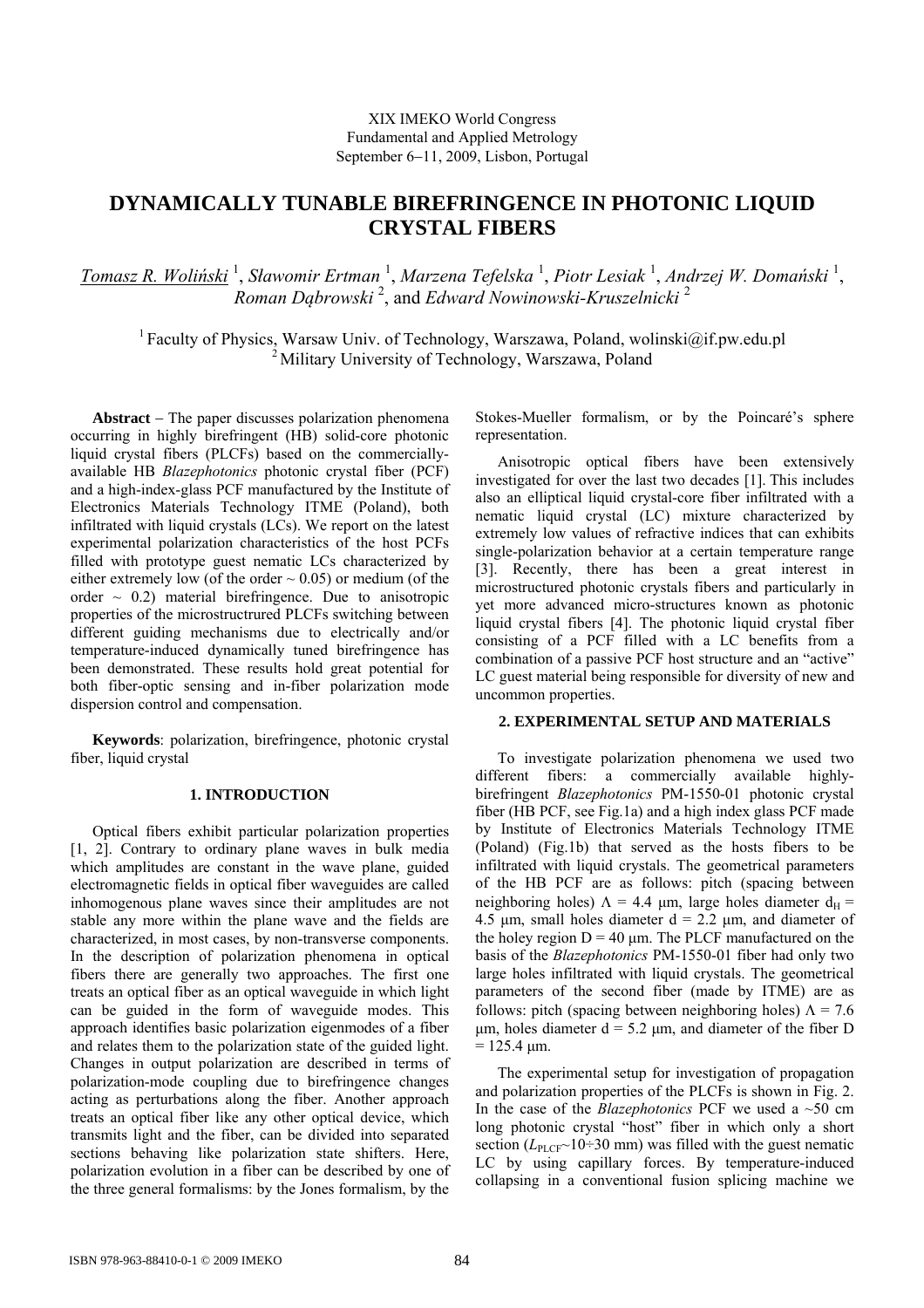were able to infiltrate selectively two large holes on both sides of the PCF core with the LC. After filling with the LC the whole collapsed region of the PCF was cut off. In the second case we used a 16 cm long high index glass-based photonic crystal "host" fiber also infiltrated (capillary forces) with the guest nematic LC.

The input light from a tunable laser source (*Tunics Plus CL*) operating at third optical window (spectral range 1500÷1640 nm) was coupled into an empty section of the HB PCF. The terminal section of the PCF filled with LC i.e. the PLCF under investigation was placed between electrodes. The electrodes were plugged to a high-voltage source, which allowed for controlling both voltage from 0V to 1000V and frequency from 200 Hz to 2 kHz. The output optical signal coming out of the PLCF was analyzed by the measurement apparatus that included a modular PAT 9000B polarimeter (*Tektronix*). The PLCFs were thermally controlled by a temperature stabilization device.



Fig. 1. Cross section of the *Blazephotonics* PM-1550-01 HB fiber (a) and high index glass based PCF made by ITME (b).



Fig. 2. Experimental setup for investigation propagation and polarization properties of the PLCF.

As guest materials, we used nematic liquid crystals that were characterized by different optical anisotropic properties: extremely low, and medium material birefringences. Low-birefringence prototype LC mixtures 1110 and 1550 were manufactured at Military University of Technology (MUT) in Warsaw, Poland. Temperature dependences of their refractive indices (at 589 nm) are shown in Fig. 3a. Main difference between 1110 and 1550 mixtures is clearing temperature, which are 40.6°C and 78°C respectively. Those LC mixtures are especially interesting for silica glass fibers infilling, as their ordinary refractive index in specific temperature ranges is lower than refractive index of silica glass. A typical nematic liquid crystal PCB (4'-n-pentyl-4-cyanobiphenyl) was chosen as the material with medium birefringence. Thermal characteristics of refractive indices for PCB at the wavelength  $\lambda$ =589 nm are shown in Fig. 3b.



Fig. 3. Refractive indices as a function of temperature for LC mixtures: with low-birefringence 1110 and 1550 (top) and for PCB (bottom).

The phase difference between two orthogonally polarized components of the fundamental mode after propagation trough the highly birefringent fiber can be expressed as:

$$
\delta \varphi = \frac{2\pi}{\lambda} BL \tag{1}
$$

where *B* is the phase birefringence of the fiber and *L* is the length of the fiber. When the electric field is increasing only the phase birefringence of the PLCF is changing, so the phase difference will be modified by the electric field as follows:

$$
\Delta \delta \varphi (\Delta E) = \delta \varphi (E_2) - \delta \varphi (E_1) = \frac{2\pi}{\lambda} L \Delta B (\Delta E) \qquad (2)
$$

where ΔE signifies an increase of electric field from the values  $E_1$  to  $E_2$ .

However  $\Delta \delta \varphi$  ( $\Delta E$ ) can be easily measured from the Poincare sphere traces and thus the change of the PLCF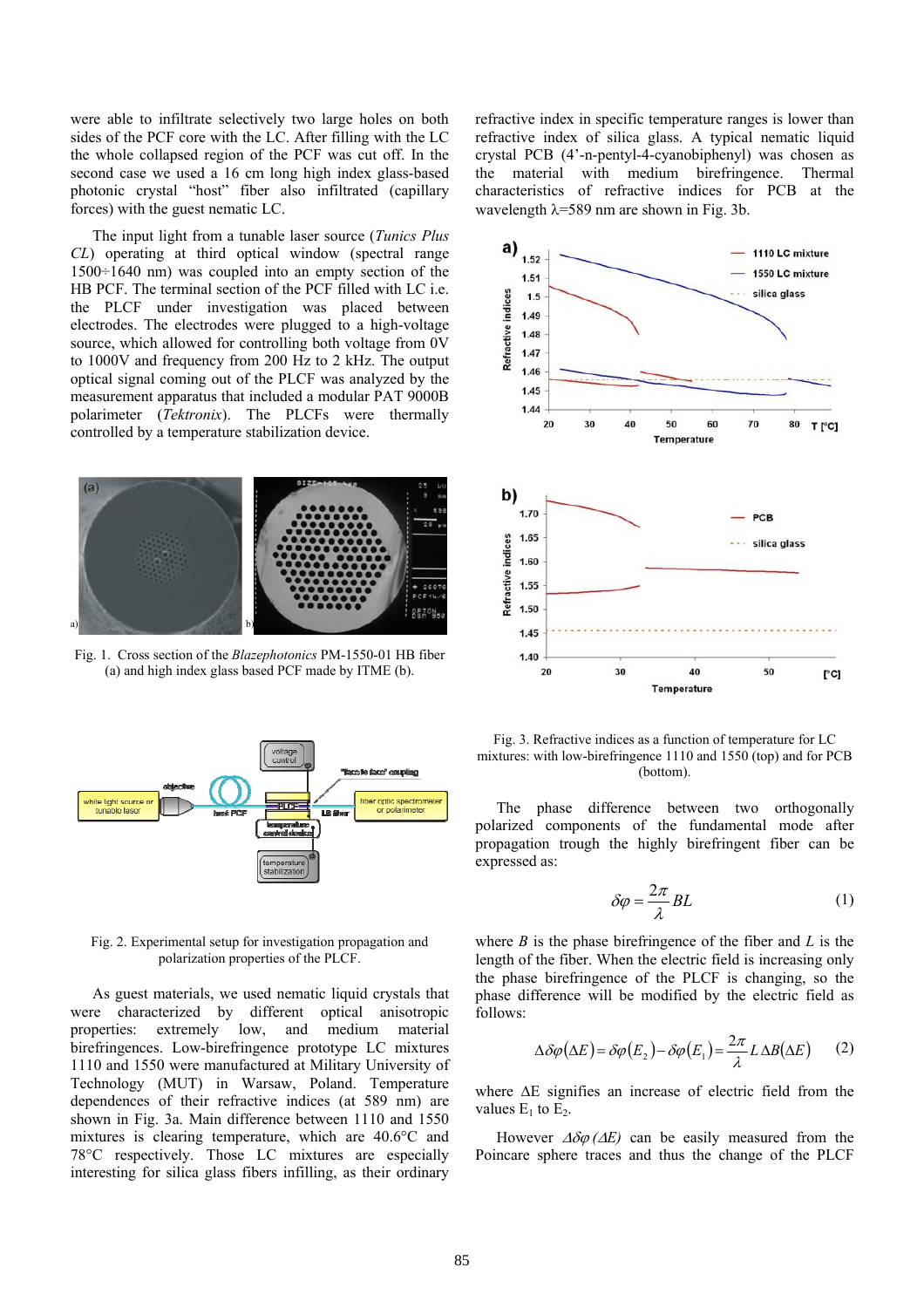phase birefringence ΔB can calculated by using following formula:

$$
\Delta B(\Delta E) = \frac{\Delta \delta \varphi(\Delta E)}{2\pi} \frac{\lambda}{L}
$$
 (3)

#### **3. POLARIZATION PROPERTIES**

A photonic crystal fiber infiltrated with a liquid crystal significantly changes its guiding properties. Any change in the refractive index value of the LC within the holes allows for significant changes in the modal field and therefore also in optical properties of the fiber. Recently [5,6], we have observed generally a planar LC molecular alignment within the holes. If two large holes only of the HB *Blazephotonics*  PCF are infiltrated with the 1110 (or1550) LC mixture, their refractive index  $n_H$  can be smaller than the refractive index of the fused silica ( $n_H < n_{silica}$ ) and the light in the fiber solid core propagates by the modified Total Internal Refraction (mTIR) mechanism. However, if  $n_H > n_{silica}$ , the fundamental mode splits into two "new" LC cores; hence switching from a single-core fiber to a two-core fiber is possible. Simultaneously, for the  $n_H > n_{silica}$  regime higher order modes can be still guided in the "old" solid core. This suggests that a higher order mode in the PLCF was guided.

Experimental results of polarization properties of the PLCFs in which only selected micro holes were filled with nematic liquid crystals were presented elsewhere [5] suggest that the shape of the propagation mode profile was changed. It means that birefringence axes rotate. The "fast" axis of the PCF corresponds to the "slow" axis of the PLCF.

Any change in the value of refractive index of a nematic liquid crystal (NLC) within the large holes allows for significant changes in the modal field and therefore also in optical properties of the fiber. Assuming the value of the NLC refractive index within the holes in the range 1.42 - 1.55 we have numerically calculated effective refractive indices  $n_{\text{eff}}$  of the modes propagating in the PLCF. The effective refractive index denotes the refractive index of the light "seen" by a selected fiber mode propagating in the PLCF. Each fiber mode is characterized by its own value of n<sub>eff</sub> that directly connected to the mode propagation constant  $\beta = kn_{\text{eff}}$  (k – wave number). For guided modes  $\beta$  is real and restricted to the range

$$
k_{cl} \le \beta \le k_{co} \tag{3}
$$

where  $k_{cl} = 2\pi n_{cl} / \lambda$ ,  $k_{co} = 2\pi n_{co} / \lambda$ ,  $n_{co}$  is the maximum refractive index of the core, and  $n_{cl}$  is the refractive index of the cladding.

The results demonstrate that the effective refractive index of the propagation modes increases with the refractive index of the holes and the refractive index of the NLC is larger than that of the fused silica of the core. It means that transition from single ( $n_{\text{eff}}$  = 1.43548) to double-core ( $n_{\text{eff}}$  = 1.45) propagation occurs and higher-modes propagation is possible. For LC mixture refractive index range in the PLCF

the propagation of the higher order modes was obtained. From the application point of view temperature tuning of birefringence is not the best solution.

Additionally as was presented in our previous paper [6], this PLCF behaves as single polarization fiber under the influence of an external electrical field. In the off-voltage state the PLCF was almost insensitive to polarization due to the planar alignment of the molecules in the holes was obtained. In the high-voltage state, the PLCF becomes highly sensitive to the input linear polarization, as the reorientation of the LC molecules resulted in a significant anisotropy of the PLCF cross-section.

To reduce attenuation at the single-mode regime a highindex-glass PCF manufactured at the Institute of Electronics Materials Technology ITME (Poland) was proposed and infiltrated with a medium-birefringence LC. Typically in silica-based PLCFs, photonic band-gap (PBG) propagation is observed, since refractive indices of most LCs are higher than silica index [6, 7]. The losses of PBG modes are much higher than for index guided modes (see Fig. 4).



Fig. 4. Depending on LC refractive index  $n_{LC}$  PBG ( $n_{LC}$  >  $n_{PCF}$  – left picture) or index-guided ( $n_{LC}$  <  $n_{PCF}$  – right) modes can propagate in LC-filled PCF. Confinement losses of the indexguided mode are about six orders of magnitude lower than for the PBG mode.

Figure 5 presents evolution of the state of polarization (SOP) in the 16-cm long PLCF, in which 12-cm section was placed between two flat electrodes. A voltage increase caused reorientation of the LC molecules, and consequently an increase of the PLCF birefringence. The change in SOP observed for 330V corresponds to the continuous change in the phase birefringence of  $\sim 2.10^{-5}$ .



Fig. 5. SOP evolution in the high-index PCF filled with 5CB.